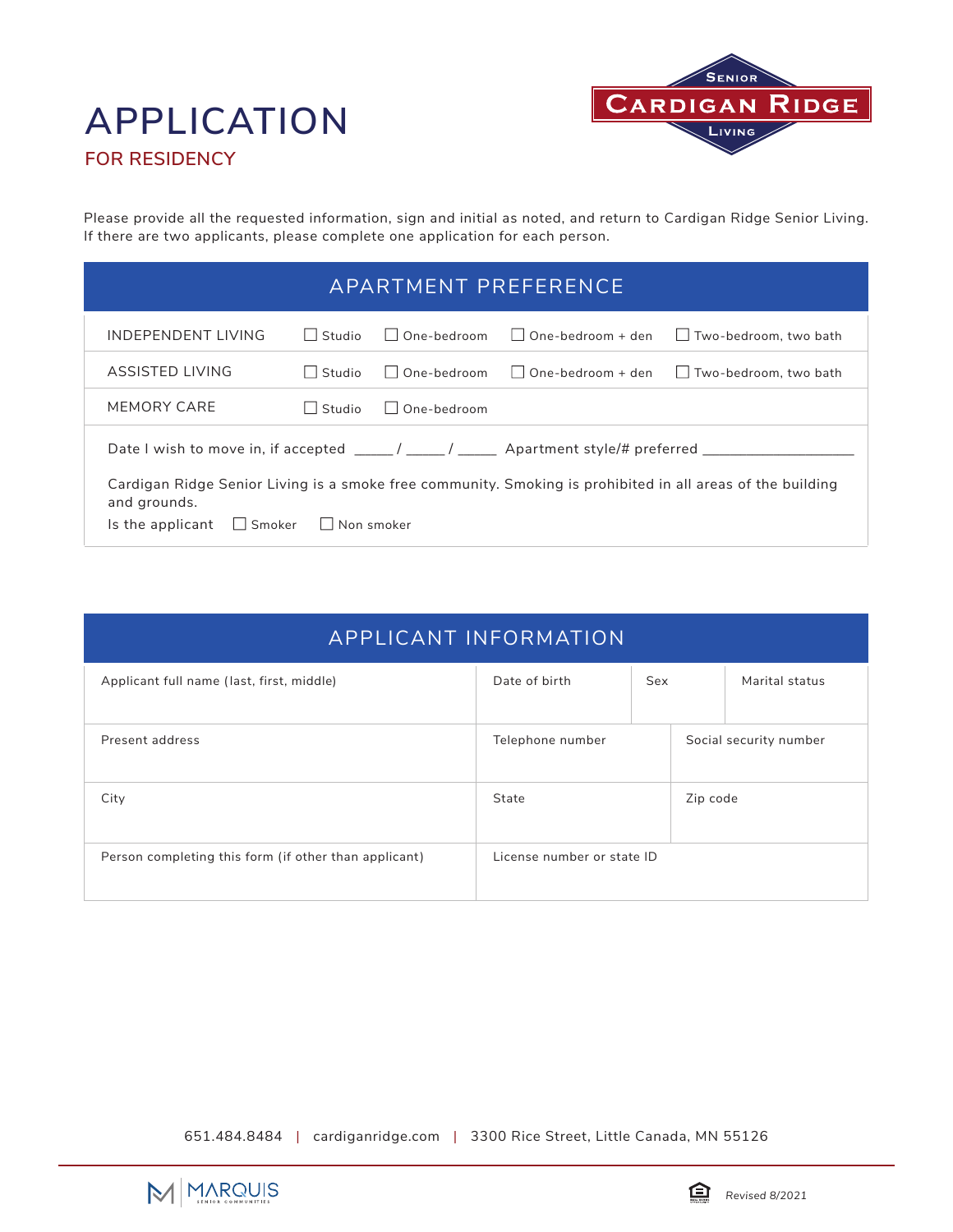### EMERGENCY CONTACT INFORMATION

| <b>FIRST CONTACT</b> |                           |                  |
|----------------------|---------------------------|------------------|
| Name (last, first)   | Relationship to applicant |                  |
| Address              | State                     | Zip code         |
| City                 | Telephone number          | Telephone number |

| <b>SECOND CONTACT</b> |                           |                  |
|-----------------------|---------------------------|------------------|
| Name (last, first)    | Relationship to applicant |                  |
| Address               | State                     | Zip code         |
| City                  | Telephone number          | Telephone number |

By initialing line below, I authorize Cardigan Ridge Senior Living to contact the above-named person(s) for the following purposes:

To notify such person(s) in the case of an emergency.

To discuss with such person(s) concerns regarding my health, finances, and general well-being.

\*\* I understand that these authorizations will continue through my residency at Cardigan Ridge Senior Living if I become such a resident, unless I void such authorizations in writing.

Authorization to contact

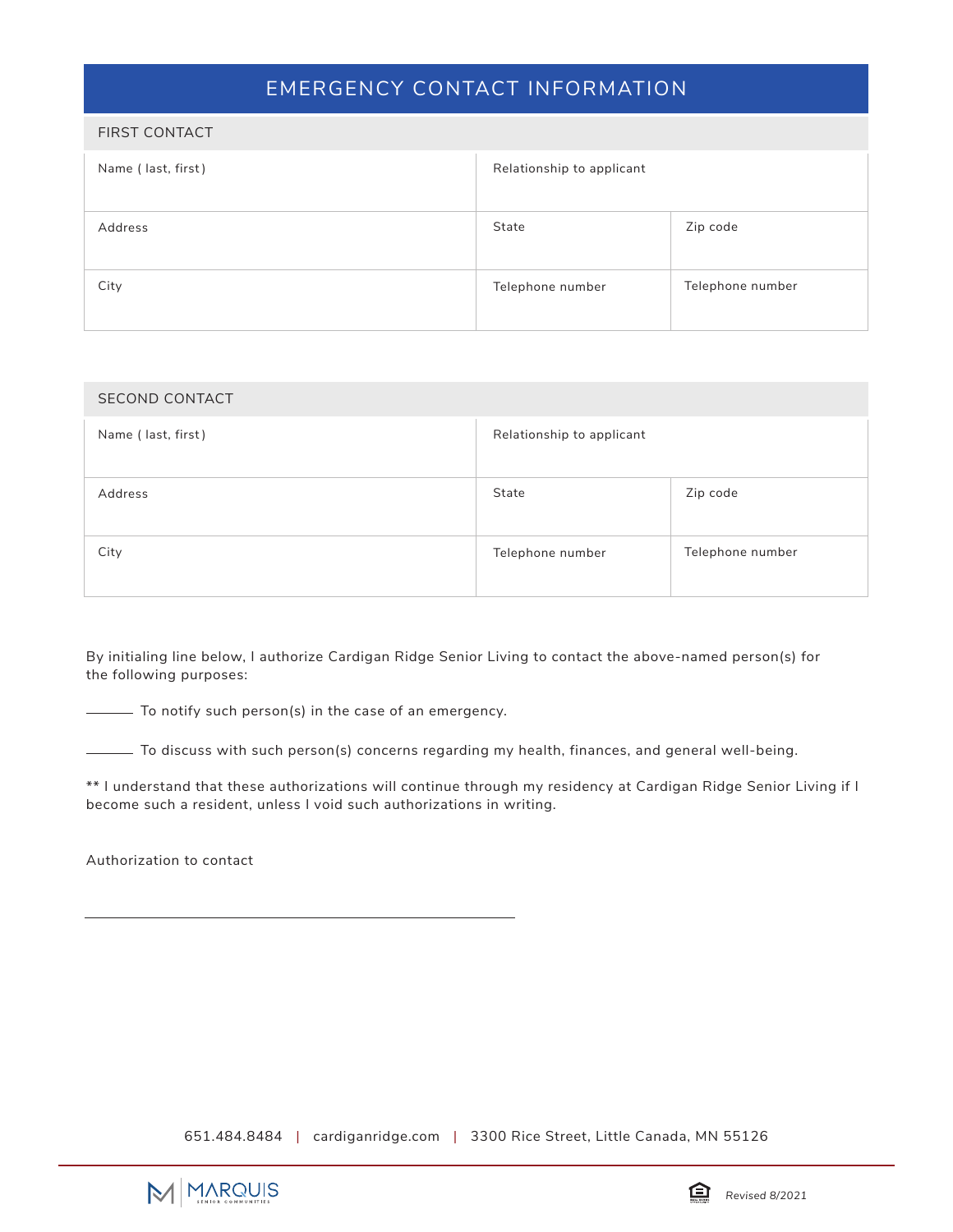| <b>BILLING INFORMATION</b>           |                           |                  |  |
|--------------------------------------|---------------------------|------------------|--|
| Send bill to (last name, first name) | Relationship to applicant |                  |  |
| <b>Billing address</b>               | State                     | Zip code         |  |
| City                                 | Telephone number          | Telephone number |  |

# FINANCIAL INFORMATION

**Income information:** List the total of all sources of fixed income e.g., social security, retirement funds, pension, disability, annuities SSI, public assistance, alimony, etc.

| SOURCE (FROM WHOM)                                                           | AMOUNT     | FREQUENCY OF COLLECTION |
|------------------------------------------------------------------------------|------------|-------------------------|
|                                                                              |            |                         |
|                                                                              |            |                         |
|                                                                              |            |                         |
|                                                                              |            |                         |
|                                                                              |            |                         |
|                                                                              |            |                         |
|                                                                              |            |                         |
|                                                                              |            |                         |
| Any other income sources or types not listed above?                          | $\Box$ Yes | $\Box$ No               |
| Source (from whom)<br><b>Amount</b>                                          |            | Frequency of collection |
|                                                                              |            |                         |
|                                                                              |            |                         |
| Do you expect any change in income in the next 24 months?                    | $\Box$ Yes | $\Box$ No               |
|                                                                              |            |                         |
| 651.484.8484   cardiganridge.com   3300 Rice Street, Little Canada, MN 55126 |            |                         |

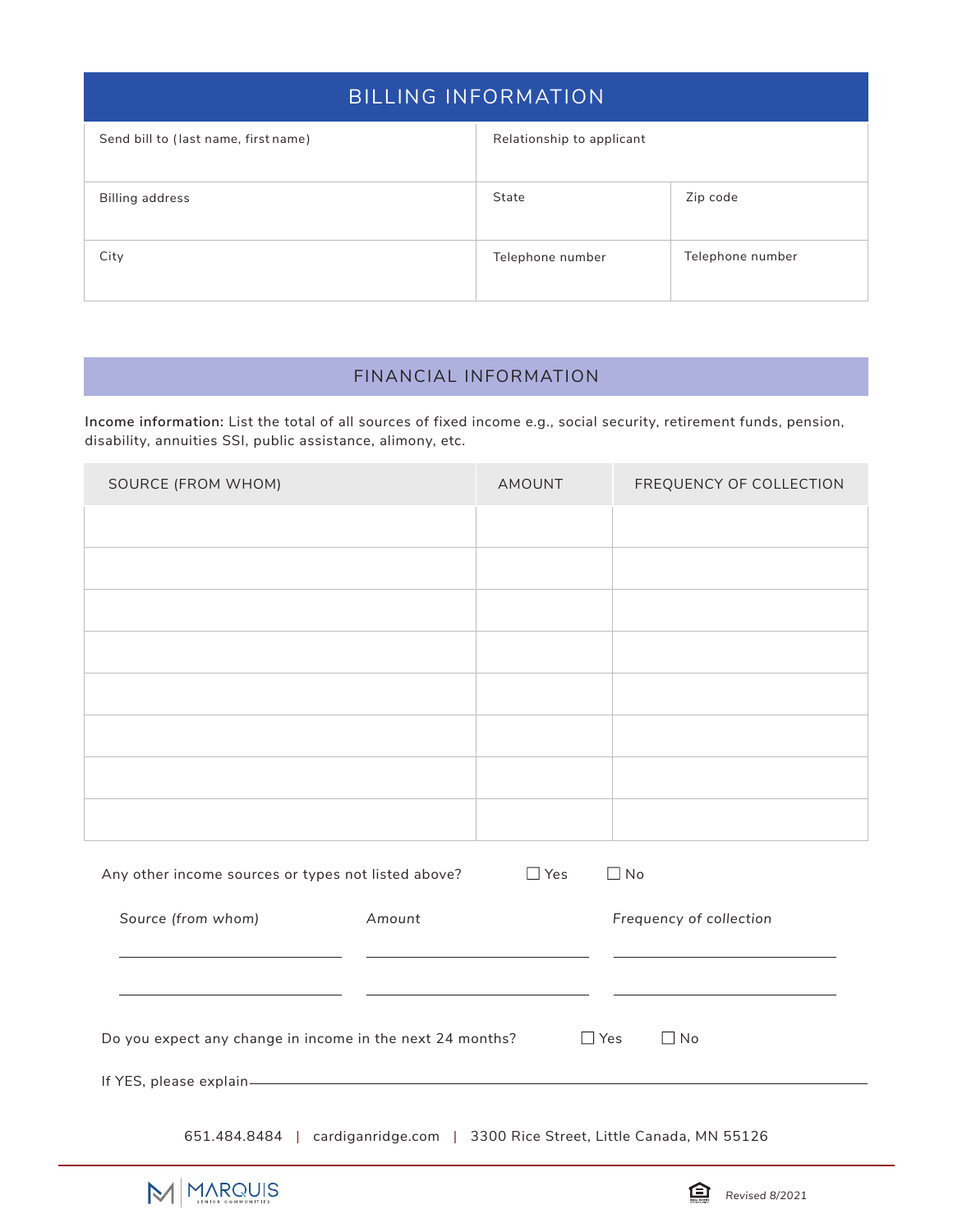**Assets:** List the total value of all assets such as checking accounts, savings accounts, CDs, annuities, money market funds, saving bonds, stock mutual funds, and real estate. Attach additional detail as if needed.

| TYPE OF ASSET                | VALUE OF ASSET | INTEREST OR DIVIDEND RECEIVED |
|------------------------------|----------------|-------------------------------|
|                              |                |                               |
|                              |                |                               |
|                              |                |                               |
|                              |                |                               |
|                              |                |                               |
|                              |                |                               |
|                              |                |                               |
|                              |                |                               |
|                              |                |                               |
| <b>Total Value of Assets</b> |                |                               |

Please provide documentation support for all amounts over \$25,000. (All information provided to support financial information will be maintained in separate secured confidential files.)

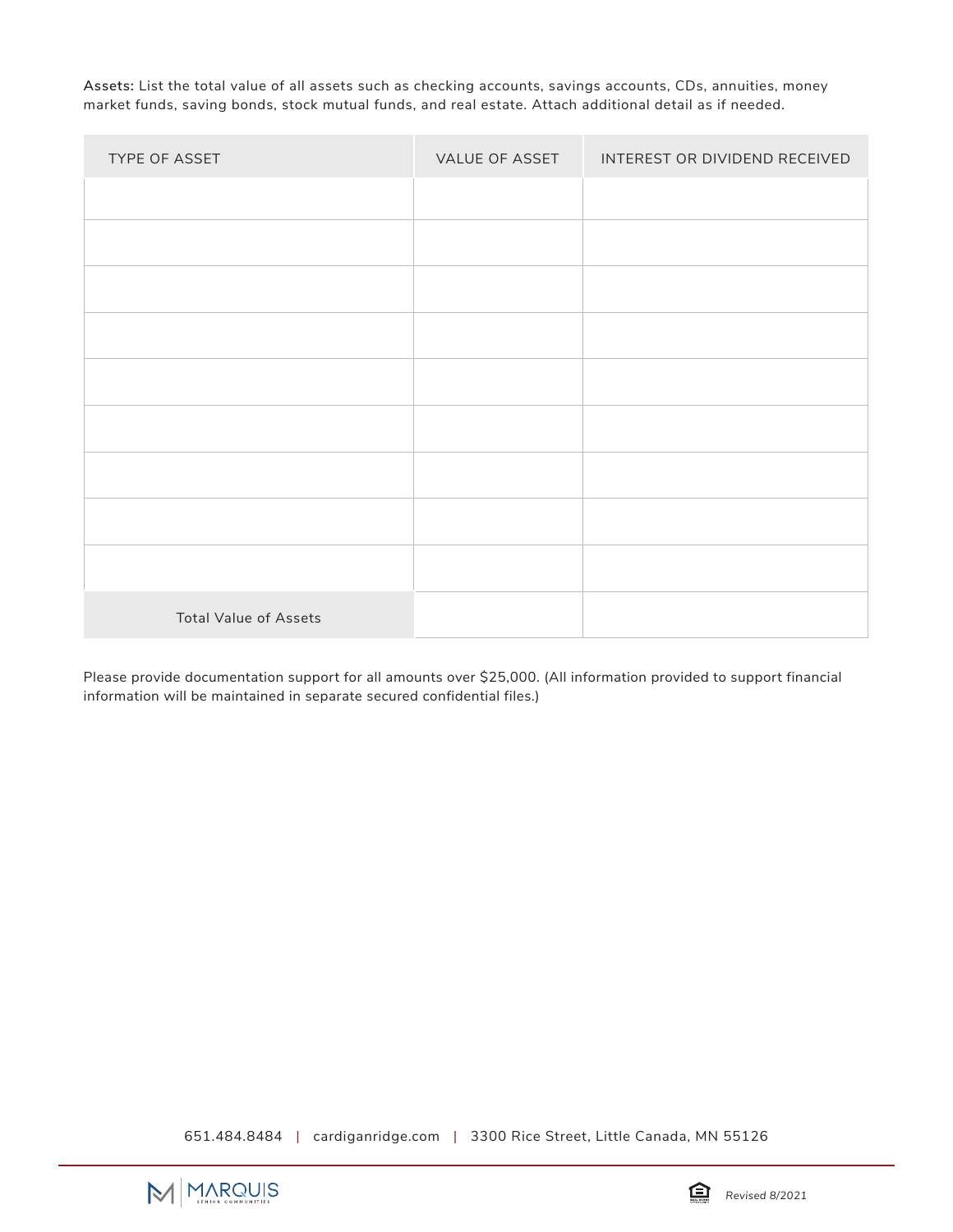# RENTAL INFORMATION

| Please list any rental information for the last 5 years. (Attach additional page if needed.) |            |                                            |
|----------------------------------------------------------------------------------------------|------------|--------------------------------------------|
| Have you owned your home for the past 5 years?                                               | $\Box$ Yes | $\Box$ No If YES, process to next section. |

| Name of present landlord | Telephone number                                       |          |
|--------------------------|--------------------------------------------------------|----------|
| Address                  | Dates you have lived at present address                |          |
|                          | From:                                                  | To:      |
| City                     | State                                                  | Zip code |
| Reason(s) for leaving    | Have you ever been evicted?                            |          |
|                          | $\Box$ Yes $\Box$ No                                   |          |
| Name of former landlord  | Telephone number                                       |          |
| Address                  | Dates you have lived at this address                   |          |
|                          | From:                                                  | To:      |
| City                     | State                                                  | Zip code |
| Reason(s) for leaving    | Ever convicted of a felony?<br>$\Box$ Yes<br>$\Box$ No |          |

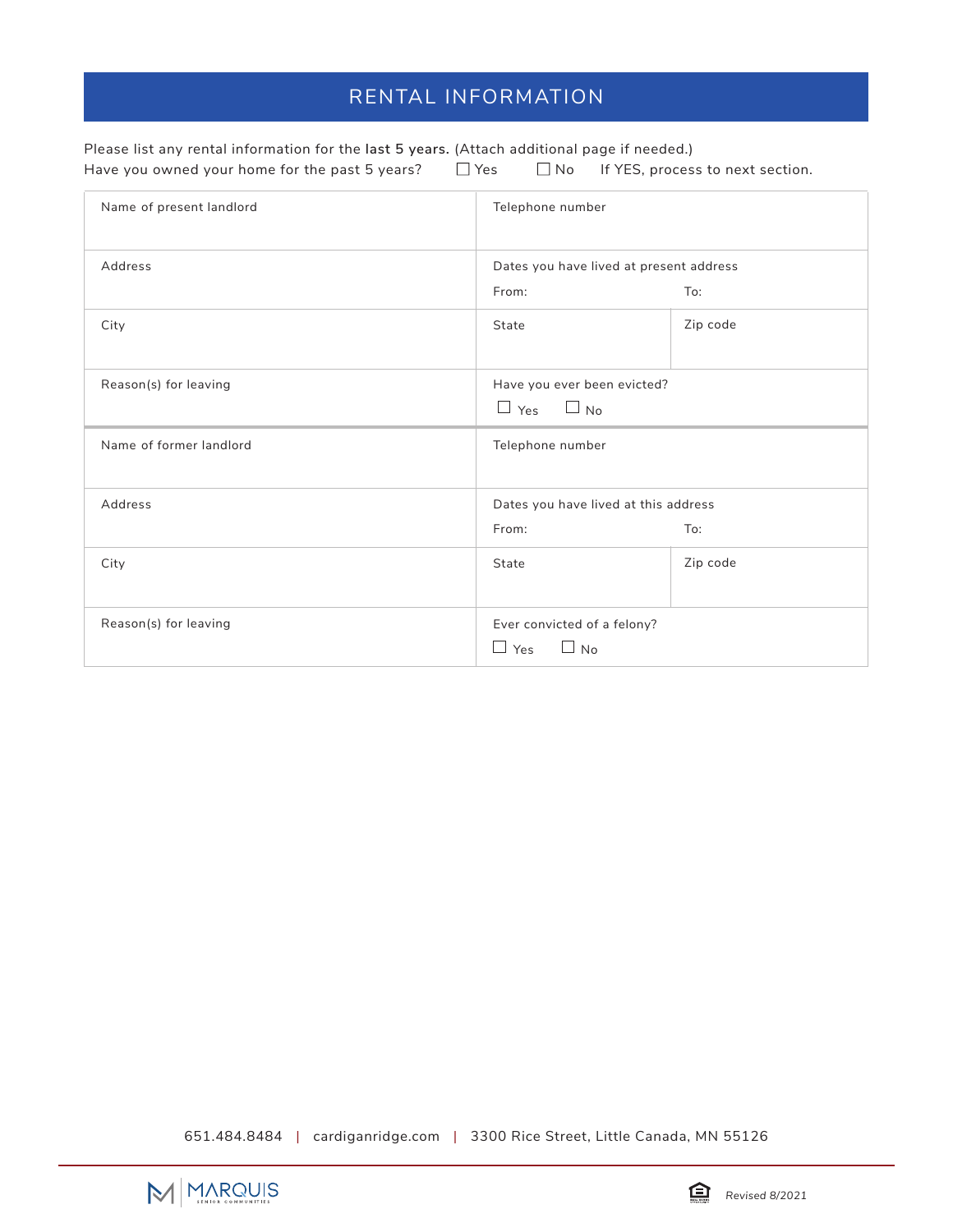# OTHER INFORMATION

| 1. Will anyone else live in the unit on either a full-time or part-time basis?<br>$\Box$ Yes<br>$\Box$ No                                                    |
|--------------------------------------------------------------------------------------------------------------------------------------------------------------|
|                                                                                                                                                              |
| 2. Have you or any member of your household ever been convicted of,<br>plead guilty to or been placed on probation for any crime?<br>$\Box$ Yes<br>$\Box$ No |
|                                                                                                                                                              |
| Are any of the above convictions a felony? $\Box$ Yes<br>$\Box$ No                                                                                           |
|                                                                                                                                                              |
| 3. Do you live in subsidized or affordable housing or have you in the past?<br>$\Box$ Yes<br>$\Box$ No                                                       |
|                                                                                                                                                              |
| Were you evicted?<br>$\Box$ Yes                                                                                                                              |
| 4. Have you ever filed or are you currently filing for bankruptcy?<br>$\Box$ Yes<br>$\Box$ No<br>Date of filing _____/ ____/ _____                           |
|                                                                                                                                                              |
|                                                                                                                                                              |
|                                                                                                                                                              |
|                                                                                                                                                              |

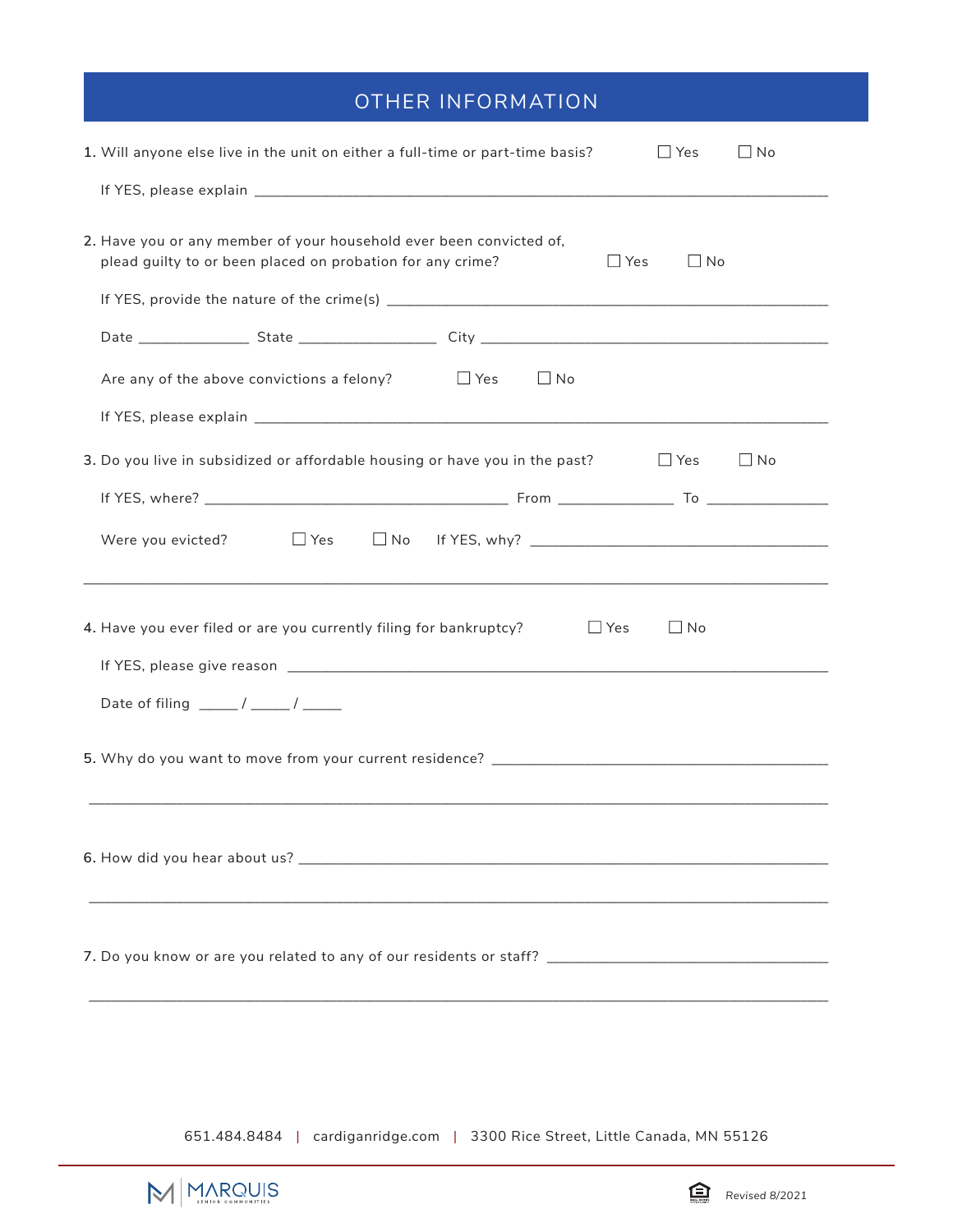#### APPLICATION SIGNATURE

I understand that management is relying on this information to prove my household's eligibility for housing. I certify that all information and answers to the questions are true and complete to the best of my knowledge. I consent to release the necessary information to determine my eligibility. I understand that providing false information or making false statements may be grounds for denial of my application. I also understand that such action may result in criminal penalties.

I consent to have management verify the information contained in this application for purposes of proving my eligibility for occupancy. I will provide all necessary information and expedite this process in anyway possible. I understand that my occupancy is contingent on meeting management's resident selection criteria.

I understand that in compliance with the FAIR CREDIT REPORTING ACT the processing of this application includes but is not limited to making any inquiries deemed necessary to verify the accuracy of the information I provided, including procuring consumer reports from consumer credit reporting agencies and obtaining credit information from other credit institutions.

I hereby grant Cardigan Ridge Senior Living the right to process this application for the purpose of obtaining a Rental/Lease Agreement with this property. Additionally, I authorize all corporations, companies, law enforcement agencies, academic institutions, and current and former employers to release information they may have about me and release them from any liability and responsibility from doing so. A photographic or faxed copy of this authorization shall be as valid as the original.

| Signature | Date of filing $\frac{1}{\sqrt{2}}$ |
|-----------|-------------------------------------|
|           |                                     |
|           |                                     |
| Signature | Date of filing ____                 |



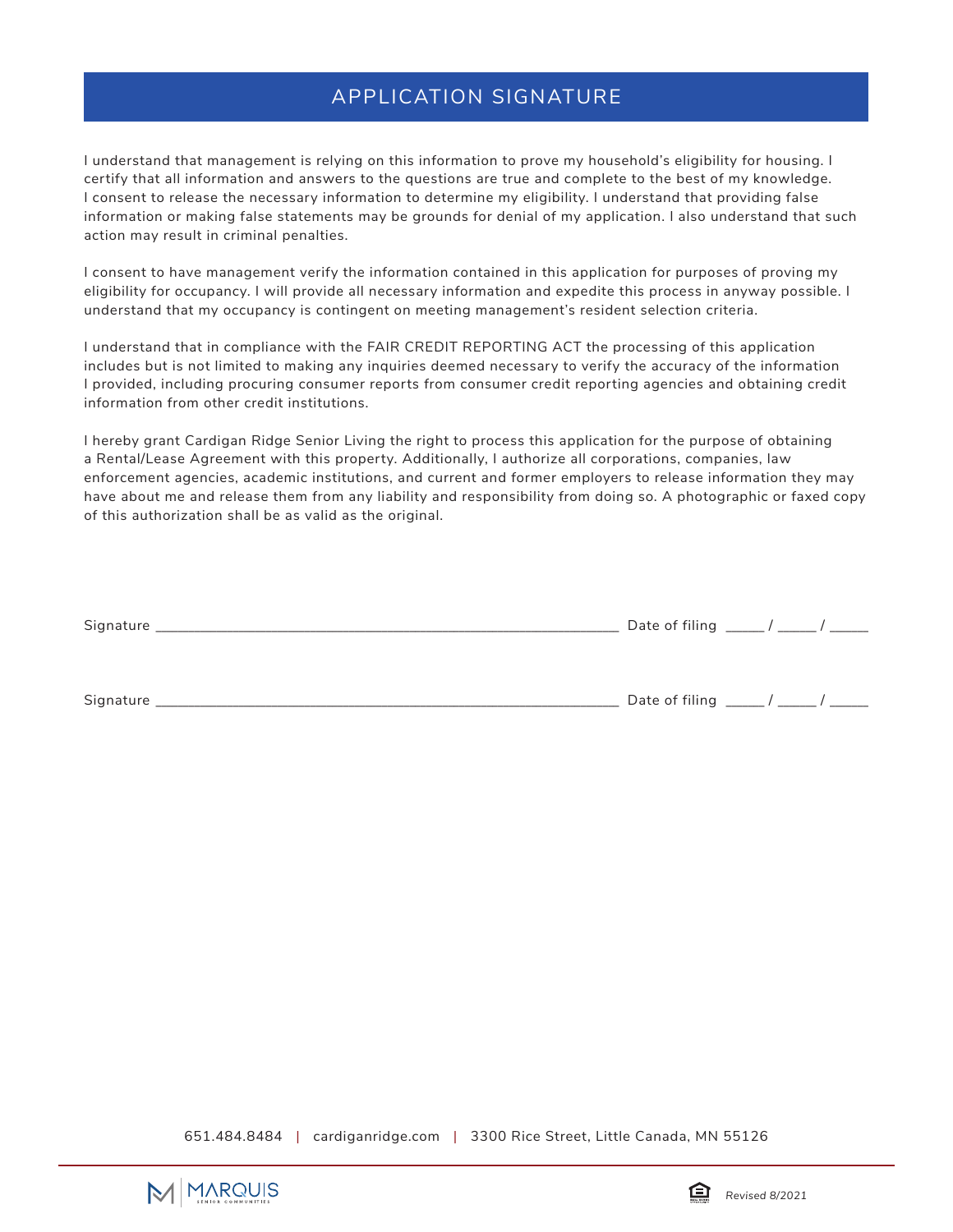### HEALTH CARE INFORMATION

Please list your provider for each professional service below attach additional providers as needed.

| Primary clinic             | Telephone number |
|----------------------------|------------------|
| Primary physician          | Telephone number |
| Hospital                   | Telephone number |
| Pharmacy                   | Telephone number |
| Home health care           | Telephone number |
| Other health care provider | Telephone number |

By initialing each line below, I authorize Cardigan Ridge Senior Living to contact the above-named person(s) for the following purposes:

To release or disclose to Cardigan Ridge Senior Living and/or its designee all medical records or other information regarding any treatment, inpatient and/or outpatient care I have received from such health provider.

- To use facsimile copy or photocopy of this form to send to health providers as a release of information.

\*\*I understand that this authorization, except for action already taken, may be voided by me at anytime in writing and will expire in any event in one year.